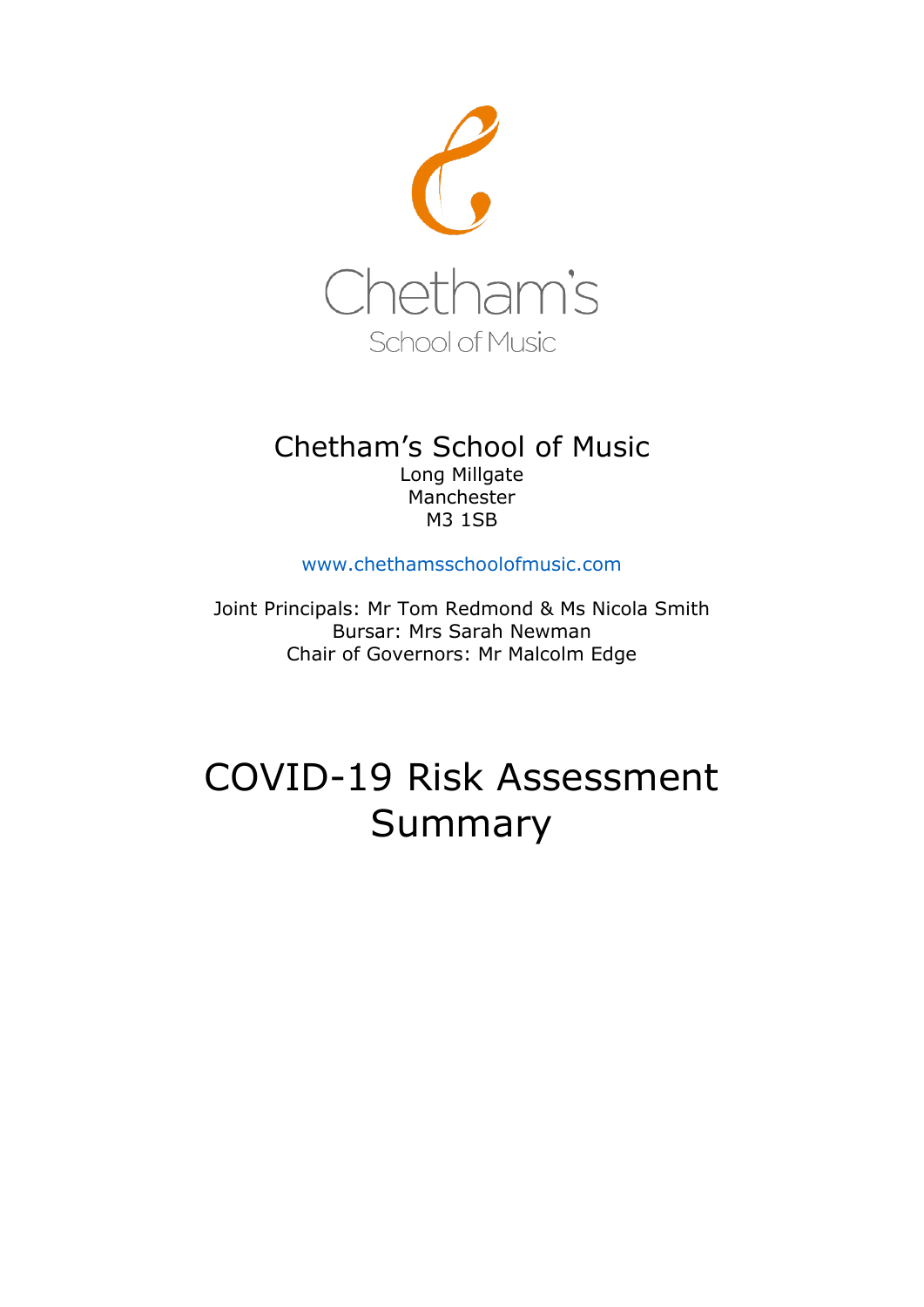In line with government guidance, this document summarises the Risk Assessment that has been carried out by the School in response to the COVID-19 pandemic.

The School has followed full ISBA Risk Assessment policy guidelines, as well as performing an internal School Security Risk Assessment.

### **Testing Facility**

The testing area was developed in accordance with the Department of Health and Social Care COVID-19 standard operating procedure for mass testing with Lateral Flow Antigen Testing Devices in Schools and Colleges (2020).

The testing programme will be managed in line with the school's existing system of controls, including:

- Maintaining social distancing where possible;
- Promoting good hand and respiratory hygiene; and
- Keeping occupied spaces well ventilated

Consent

Participation in the rapid testing programme will be voluntary and tests will only be conducted on staff and students for whom consent has been given.

#### Data Protection

A small amount of processing of personal data will be required as part of the testing programme. All data will be protected in line with the school's Data Protection Policy, and will be destroyed shortly after with program is concluded as per guidelines.

From 8 March 2021 Testing can be done at home with self teting kits for staff and students.

From 25th May 2021 in Greater Manchester all those who are contacts of a confirmed case, must take a confirmatory PCR tests

#### **Summary of Overall Risk Assessment in the COVID-19 Environment**

- The School Leadership Group is reviewing government advice daily, this is discussed and scenario planning occurring based on guidance.
- The School is fully open based on guidance, staff who are able to work from home partially are doing so to reduce the risk of infection.
- Clinically extremely Vulnerable employees and students should be able to work and attend, there may be further measures specifically in place for them.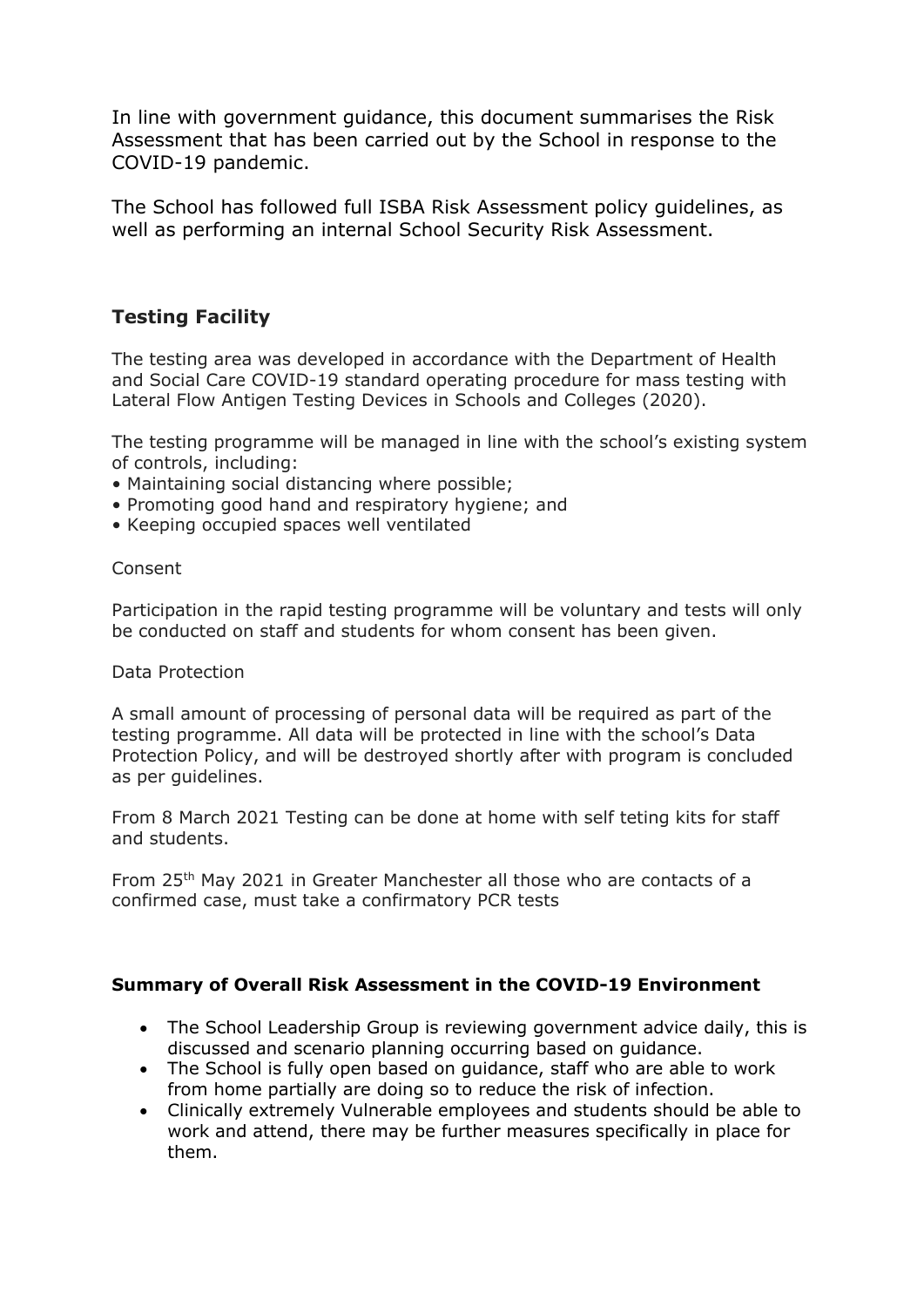- Information is communicated regularly to parents, staff and students via a weekly 'Chets chat' email. Governors are sent key information and parents of returning students are contacted individually.
- Changes are reviewed by the governors in conjunction with the Joint Principals.
- Access to the School is controlled. Security will not allow anyone on site without prior appointment. Procedures are in place to allow staff and students to arrive at and leave from the site safely.
- All staff working on site have been briefed on correct Social Distancing (SD), face covering and other hygiene rules.
- Students and staff on site will continue to be briefed on SD, face covering and hygiene rules to ensure compliance.
- Sufficient supplies of hygiene materials are placed on site including sanitizer stations.
- All cleaning will be undertaken using the government guidelines for cleaning in a non-medical environment. Additional cleaning equipment to be issued to houses and dorms.
- There will be no shared instruments, students will be assigned practice rooms. Instruments will be kept in School for the full week until parental collection. Additionally, students will bring in their own stationery to prevent sharing; house staff will ensure compliance. Dedicated disinfectant and paper towels will be available in each classroom.
- Rooms are to be cleaned twice daily at times that fit in with the student movements.
- High risk areas will be monitored by the Domestic Services Manager.
- Rapid-sharing of information measures are in place to notify parents that their child will need to be collected immediately should the School need to close.
- Risks identified are discussed in daily debrief between staff on site and Joint Principal via phone. These are reviewed and re-assessed as needed.

#### **Summary of Students, Parent and Staff Risk Assessment in the COVID-19 Environment**

- Communications channels are in working order; the School is using email, Microsoft Teams and phone communication as required.
- The Joint Principals are leading on COVID-19 matters, whilst overall response is steered by the Leadership Group.
- Hygiene rules will be reviewed. The Lead Nurse and governors have approved training brief for staff on site and this has been delivered to all staff.
- No student will be allowed on site who is ill in any way. Regular health monitoring of day students and boarders to be carried out.
- Students to be supervised and kept in smaller bubbles, provision of larger play spaces in place for wet-weather play.

#### **Summary of Pupils and Staff – Safety Risk Assessment in the COVID-19 Environment**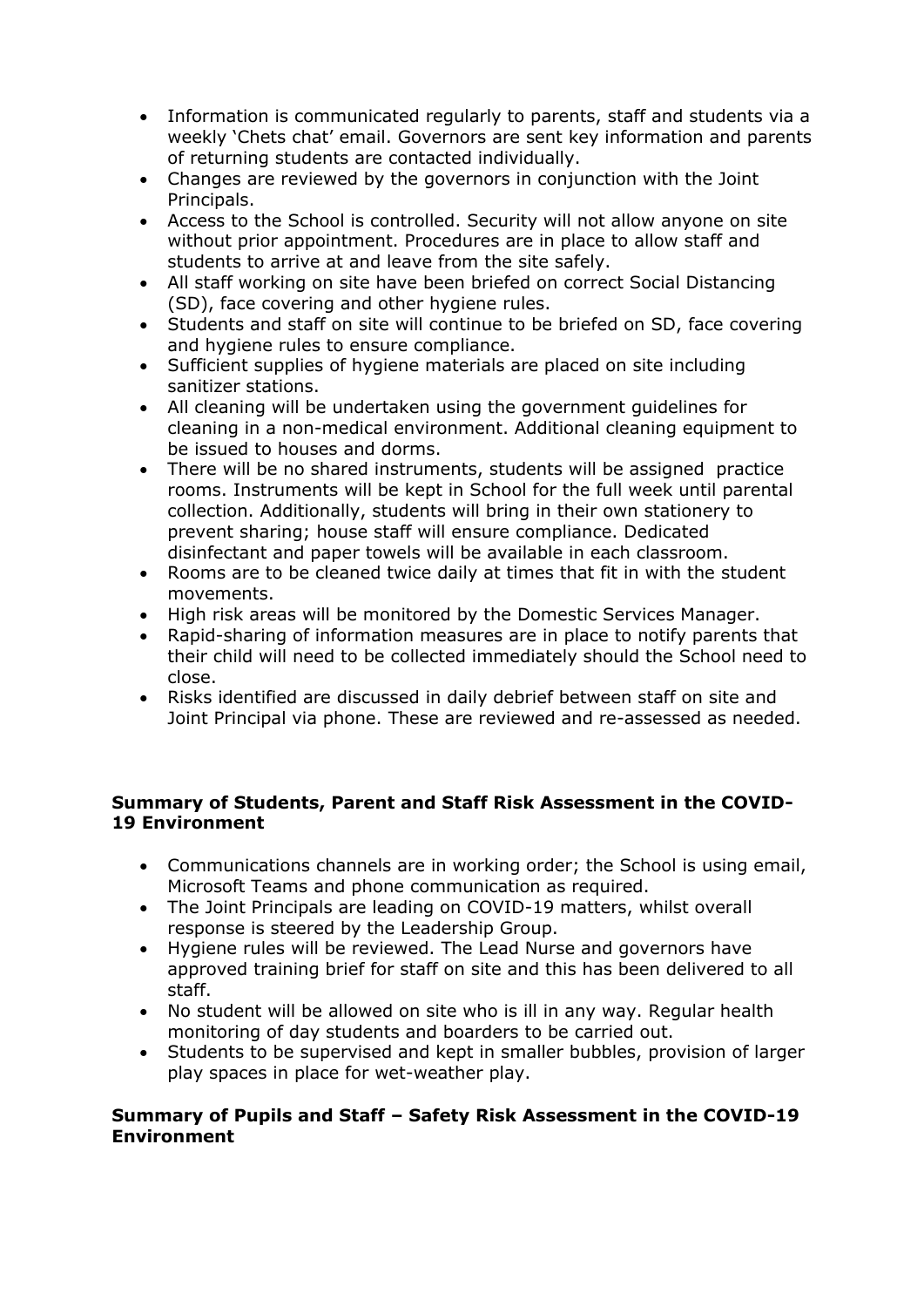- School safeguarding appendix has been updated and published on School website.
- School DSL and ADSL remain easily contacted; staff and parents are in receipt of contact information.
- Co-existing with the Risk Assessment is a School COVID-19 specific plan, with updates communicated to parents.
- Remote education policy available on school website.
- New staff and students will be inducted and registered according to policy in safeguarding appendix.
- Sporting, play and SD rules will be explained to students; all staff to have briefing session.
- Drama lessons will take place in bubbles where possible with SD rules applied. Musical activities to take place with SD rules applied as needed.
- No face to face full staff meetings. Staff prepare their own food in their own accommodation or home. Use of communal spaces to be limited.
- Meal times are set in bubbles. Depending on time of day, students to eat outside or in the Dining Room.
- Students must bring in their own full drinks bottle if they need drinks throughout the day beyond those that are provided. They may wish to bring their own hand sanitizer, although this is provided at school.
- All house staff are first aid trained; nursing staff are not present on site but School Doctor contactable via phone and Lead Nurse available for liaison.
- Should a child become ill during the school day with COVID-19 related symptoms, they will be sent home for isolation; isolated in the medical centre until picked up.
- Parents will be responsible for long term medical conditions; first aiders to manage issues as they arise with patient tracking information available for the Head of House and Deputy Head of House.
- A temporary First Aid Room has been set up equipped with medical items if the Medical Centre is used as a Covid zone.
- Gloves are to be used for cleaning down; staff are to wear face coverings in all communal areas following Government guidance. If first aid staff need to be in close contact with someone who is unwell, they have access to light PPE masks and reusable visors which can be cleaned after use. All domestic staff have appropriate PPE available to them and all have COSHH training.
- Lead nurse is collating a record of any staff or students who have tested positive for COVID-19.
- The School will undertake a review to record anyone who has come into contact with someone who has tested positive for COVID-19 prior to a full return.
- Temperature testing will be carried out by Boarding staff if a student is unwell. In cases of suspected illness, additional temperature testing to be carried out in the medical centre.
- Any contractors for essential work will be required to declare health status before access onto site; no workers on site will be in contact with students, SD and masks required of contractors.

#### **Summary of Boarding Risk Assessment in the COVID-19 Environment**